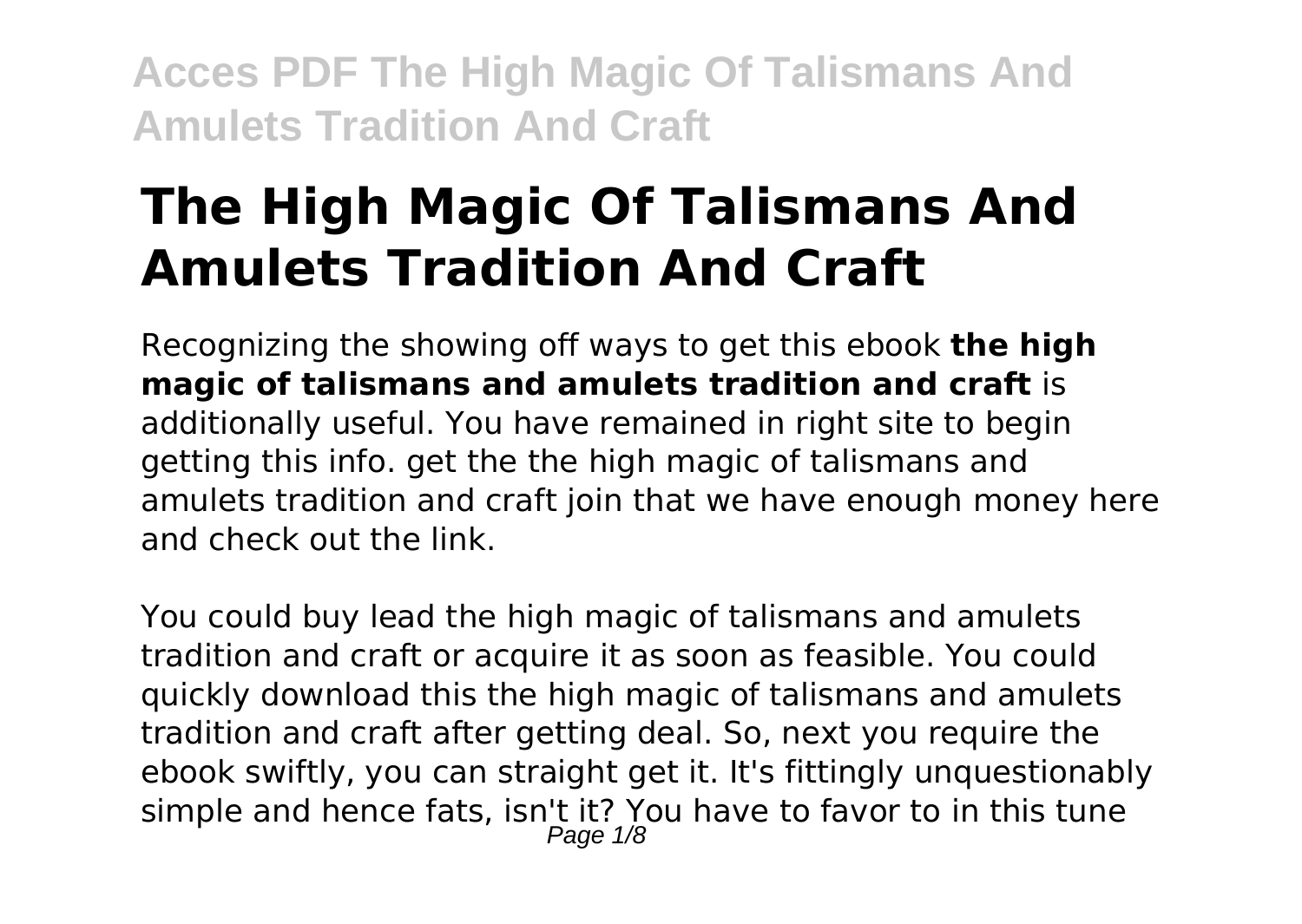Make Sure the Free eBooks Will Open In Your Device or App. Every e-reader and e-reader app has certain types of files that will work with them. When you go to download a free ebook, you'll want to make sure that the ebook file you're downloading will open.

#### **The High Magic Of Talismans**

Magic Spells in Demon's Souls and Demon's Souls Remake are a type of magic that is associated with dark or black magic. Magic Spells are used for offensive strategies that can both inflict damage and apply negative Status Effects against hostile characters such as Enemies and Bosses, as well as some selfbuffs.. There is a total of 22 Magic Spells available in Demon's Souls.

## **Magic Spells | Demons Souls Wiki**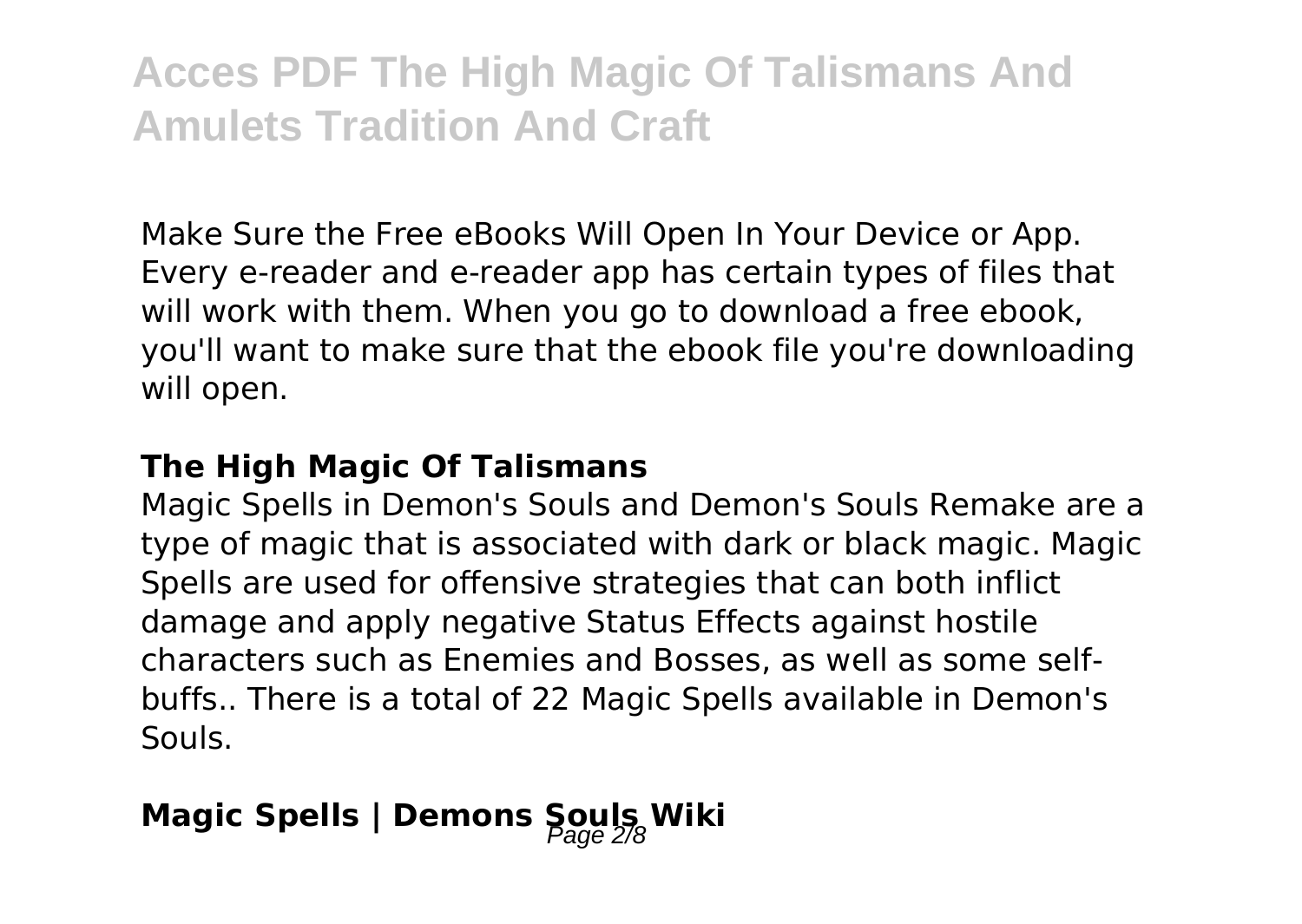Miracles in Dark Souls 3 are a type of Magic that usually deal Lightning Damage or heal/buff the player, primarily scaling with Faith.Miracles can only be cast by wielding Talismans or Chimes.There are a total of 38 miracles, some of which are unlocked from Merchants by giving them special Key Items called Tomes. They are as follows:

#### **Magic | Dark Souls 3 Wiki**

Classes are a gameplay element in Dark Souls III and play a major role in Character Creation. The starting classes available to the player can differ in terms of stats and Soul Level, and serve to determine the player's stats and equipment at the start of the game. However, after the start of the game, the player will be able to level their character into any build, so it could be said that  $\overline{a}$ 

## **Classes (Dark Souls III)**  $\int_{\mathcal{B}}$  **Dark Souls Wiki** | Fandom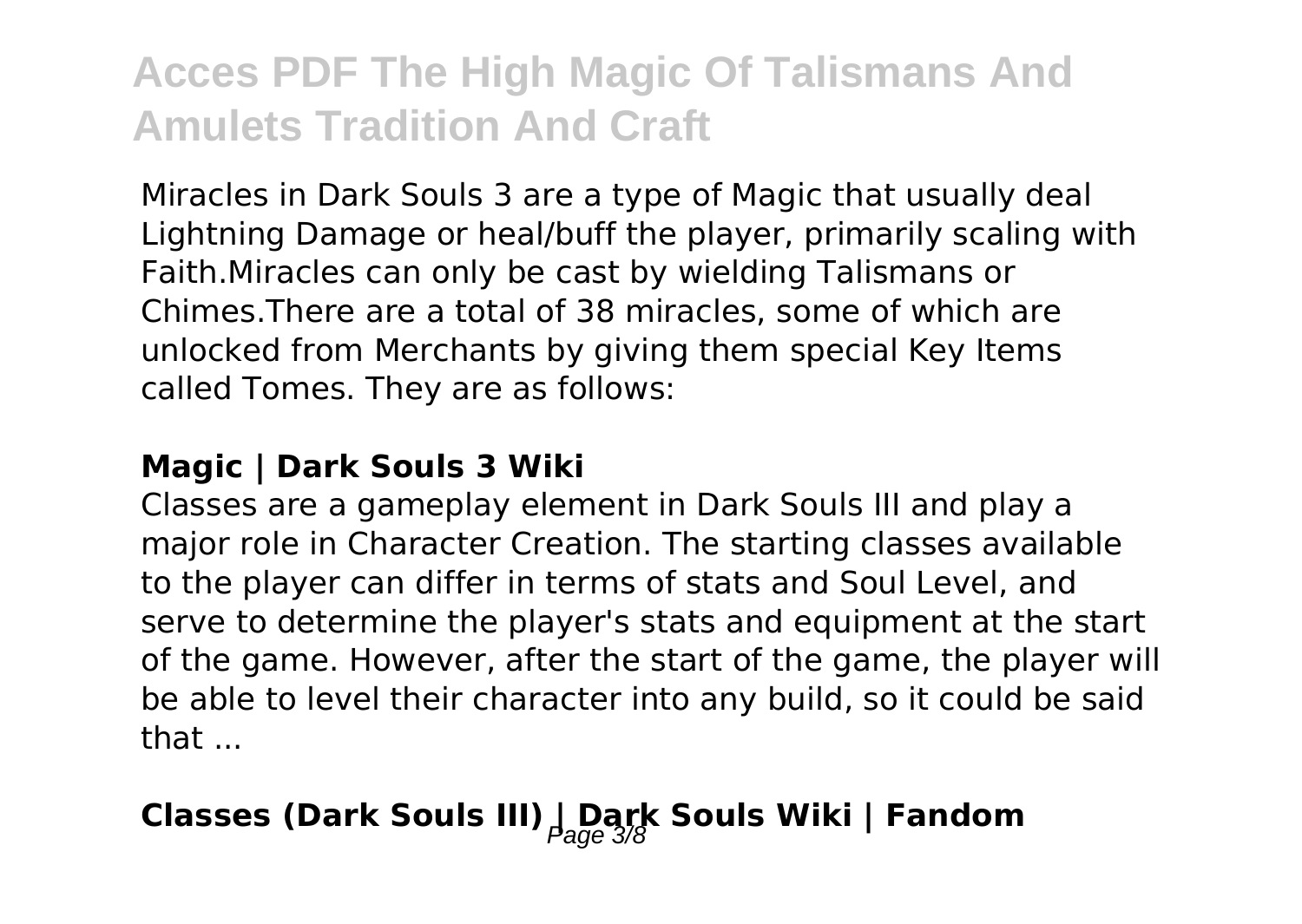Magic Imbue enables the caster to craft combination runes by removing the requirement for opposing talismans to be present in the inventory for 12.6 seconds. To craft combination runes after casting Magic Imbue, players must use the opposing runes on the Runecrafting altar. For example, to create lava runes at the earth altar, players would use fire runes on the altar after casting Magic Imbue.

### **Magic Imbue - OSRS Wiki**

Origin and usage. The word mamori means protection, with omamori being the sonkeigo (honorific) form of the word. Originally made from paper or wood, modern amulets are small items usually kept inside a brocade bag and may contain a prayer, religious inscription of invocation. Omamori are available at both Shinto shrines and Buddhist temples with few exceptions and are available for sale ...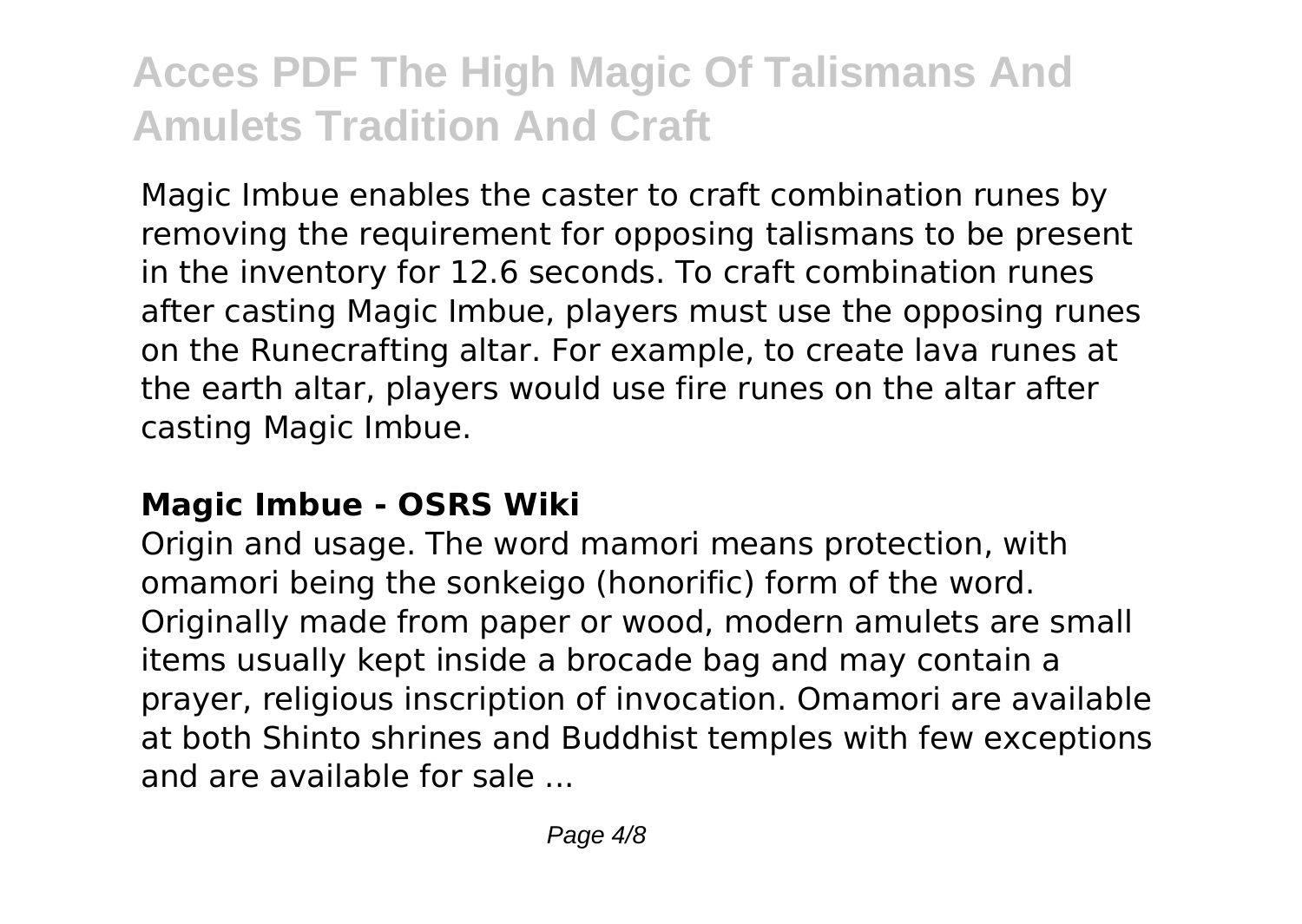### **Omamori - Wikipedia**

The topics covered include history of magick, tarot, qabalah, evocation, talismans, chaos magick, elemental magick, and astral projection. Since this is High Magick (ceremonial magick) the qabalah forms the backnone of a lot of the rituals and teachings.

## **Modern Magick: Twelve Lessons in the High Magickal Arts**

**...**

Necromancy  $($  ' n  $\varepsilon$  k r  $\vartheta$  m  $\vartheta$  n s i  $\vartheta$  is the practice of magic or black magic involving communication with the dead – either by summoning their spirits as apparitions, visions or raising them bodily – for the purpose of divination, imparting the means to foretell future events, discover hidden knowledge, to bring someone back from the dead, or to use the dead as a weapon.

# **Necromancy - Wikipedia**<br>  $\theta_{\text{age 5/8}}$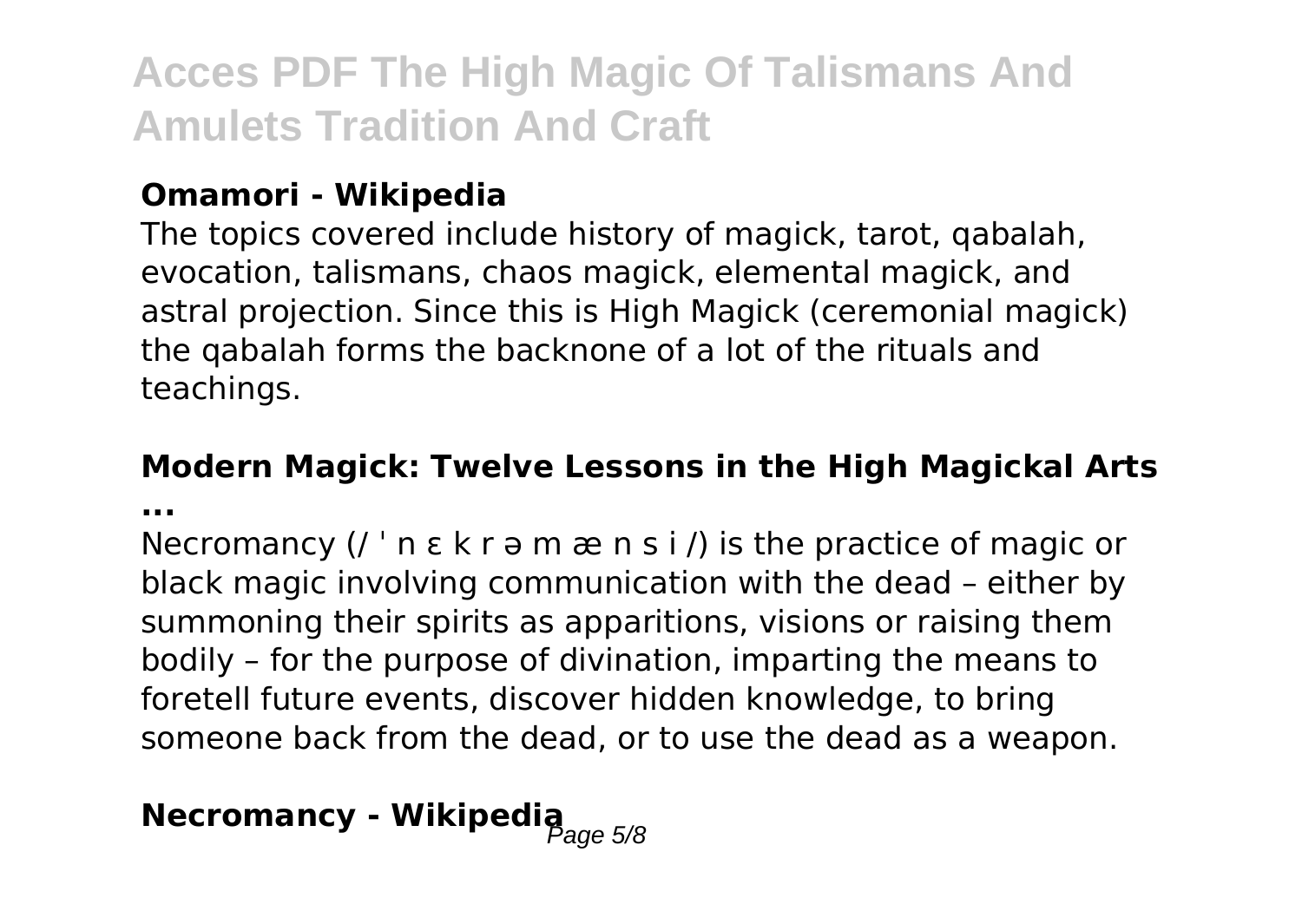The Zweihander is an ultra greatsword in Dark Souls. Located on a corpse in the graveyard between the Firelink Shrine and The Catacombs behind three Skeletons and one Giant Skeleton. The Zweihander's strong attack is its signature overhead swing. It doesn't deal quite as much damage as the strong attacks of other Ultra weapons, but deals immense poise damage, and is much faster to swing (the ...

#### **Zweihander | Dark Souls Wiki | Fandom**

Welcome to Moon's Light Magic! We are a wiccan store with thousands of different wiccan supplies and witchcraft supplies to chose from. We carry everything from altar tools, books, jewelry, incense, candles, tarot cards, gemstones, and more.Enjoy your stay, and if you would like to meet like minded people, join our community!

## **Moons Light Magic | Wiccan Supplies**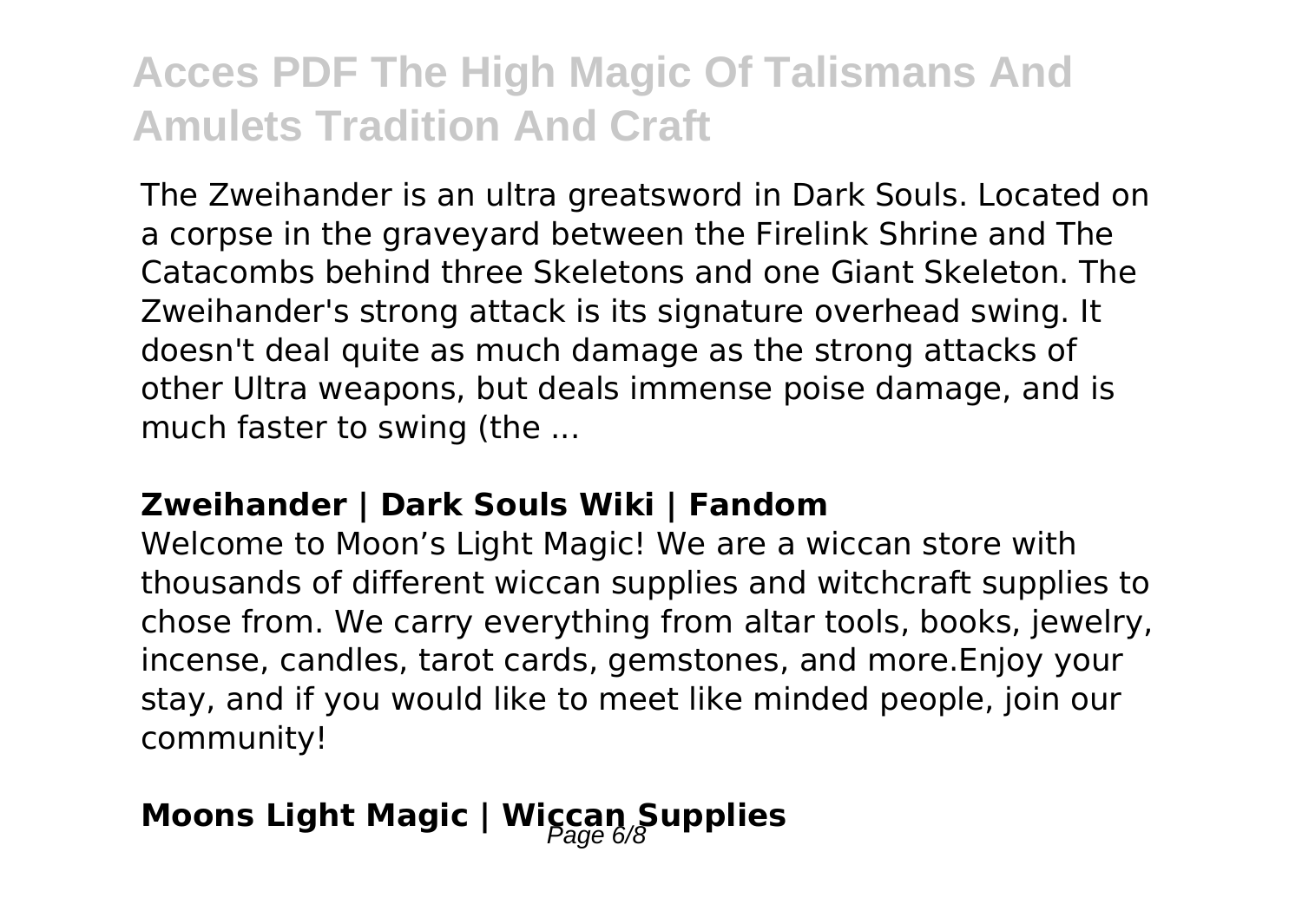The Talismans of Shannara; The Last Ride (short story in Small Magic) A Shannara Prequel. First King of Shannara> The Voyage of the Jerle Shannara. Ilse Witch; Antrax; Morgawr; High Druid of Shannara. Jarka Ruus; Tanequil; Straken; Genesis of Shannara. Armageddon's Children; The Elves of Cintra; The Gypsy Morph; Legends of Shannara. Bearers ...

#### **Reading Orders - Terry Brooks**

Magic is an infinitely powerful and supernatural force used in many Disney productions, being responsible for most of the supernatural events in its features. Magic is neutral by nature, but those who wield it can freely use it for both good or evil; however, there are beings who are forced by an unknown agent to use it for a special standard of behavior (like fairies and pixies, who are ...

## **Magic | Disney Wiki | Fandom**